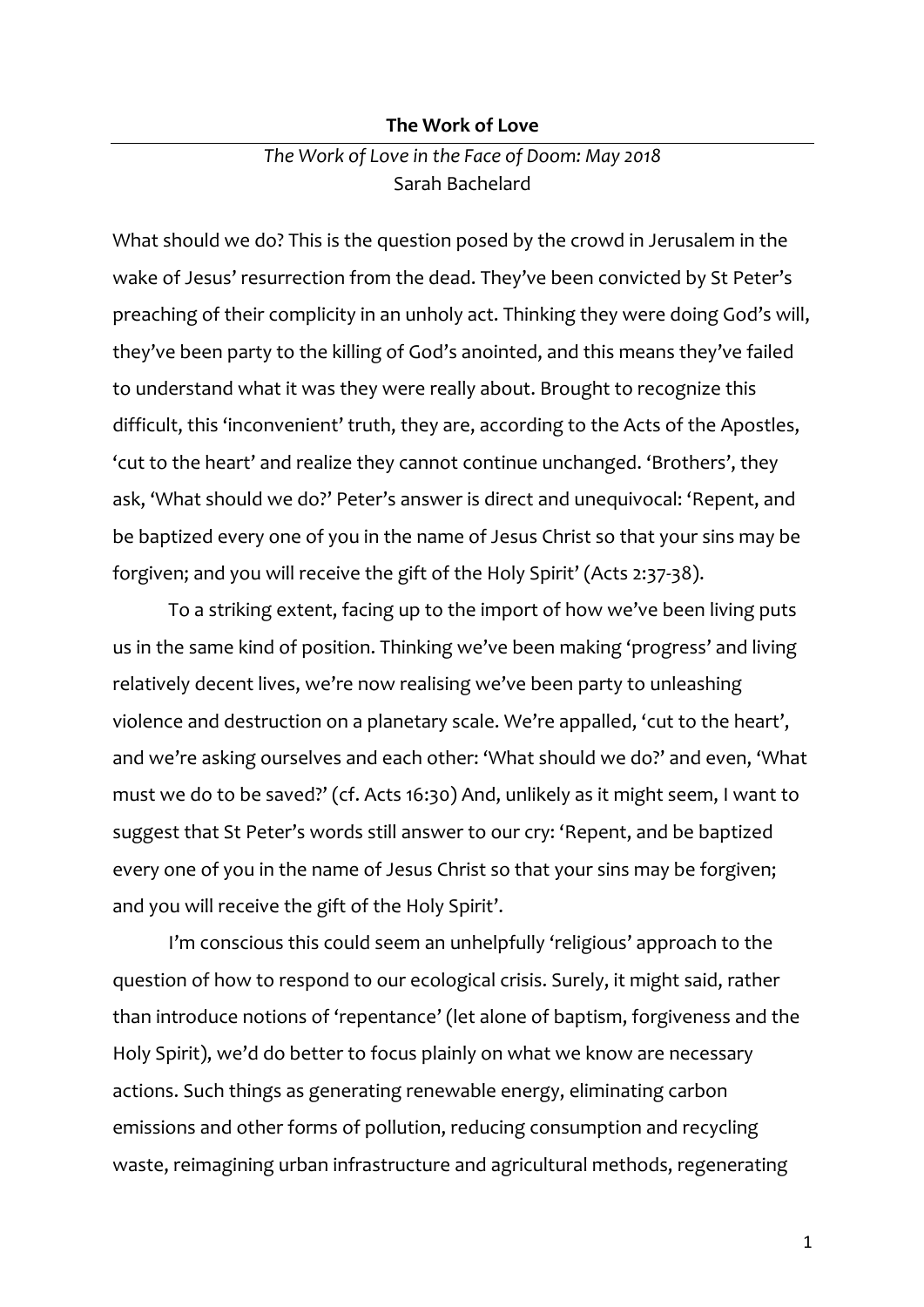ecosystems, and negotiating internationally agreed limits and targets. Well, at one level, yes. I take it for granted that action of this kind – scientific, legislative, political, communal, household and personal – is vital. Much is already being done in these spheres, and much more must be ventured.

I think it matters, however, where such actions are sourced. It's possible that these measures can be undertaken in the spirit of ameliorating symptoms or problems, making technical adjustments or concessions within an essentially unchanged paradigm. But I've argued that our crisis is bigger than this. It requires us to confront a lack of integrity in our whole way of being in the world. St Peter was seeking to communicate to his fellow citizens, not simply that an injustice had been done to Jesus, but that this injustice revealed something amiss in their understanding of God, and their whole way of generating identity and community. In the same way, our present crisis reveals something fundamentally amiss in our self-understanding and our relationship with life.

And if this is so, then a truly effective response to our crisis and the possibility of deep healing for the world calls for something really radical – like repentance, baptism and receptivity to grace. At least, that's one way of characterizing what's needed if we're to do the work of love in the face of doom, as I hope to show.

# **Repenting**

Repentance, first. At the end of my last talk, I said that if we seek to live well in these times, a necessary first step is to be and bear with what's happening. For us in the West, I noted, this is to undergo judgement of a sort – being willing to acknowledge how we've contributed (even if unknowingly and unintentionally) to the world's pain. I've mentioned already things we're collectively responsible for and sorry about – sea-birds starving to death on a diet of plastic, the production of trivial consumables and entertainment at vast cost to the natural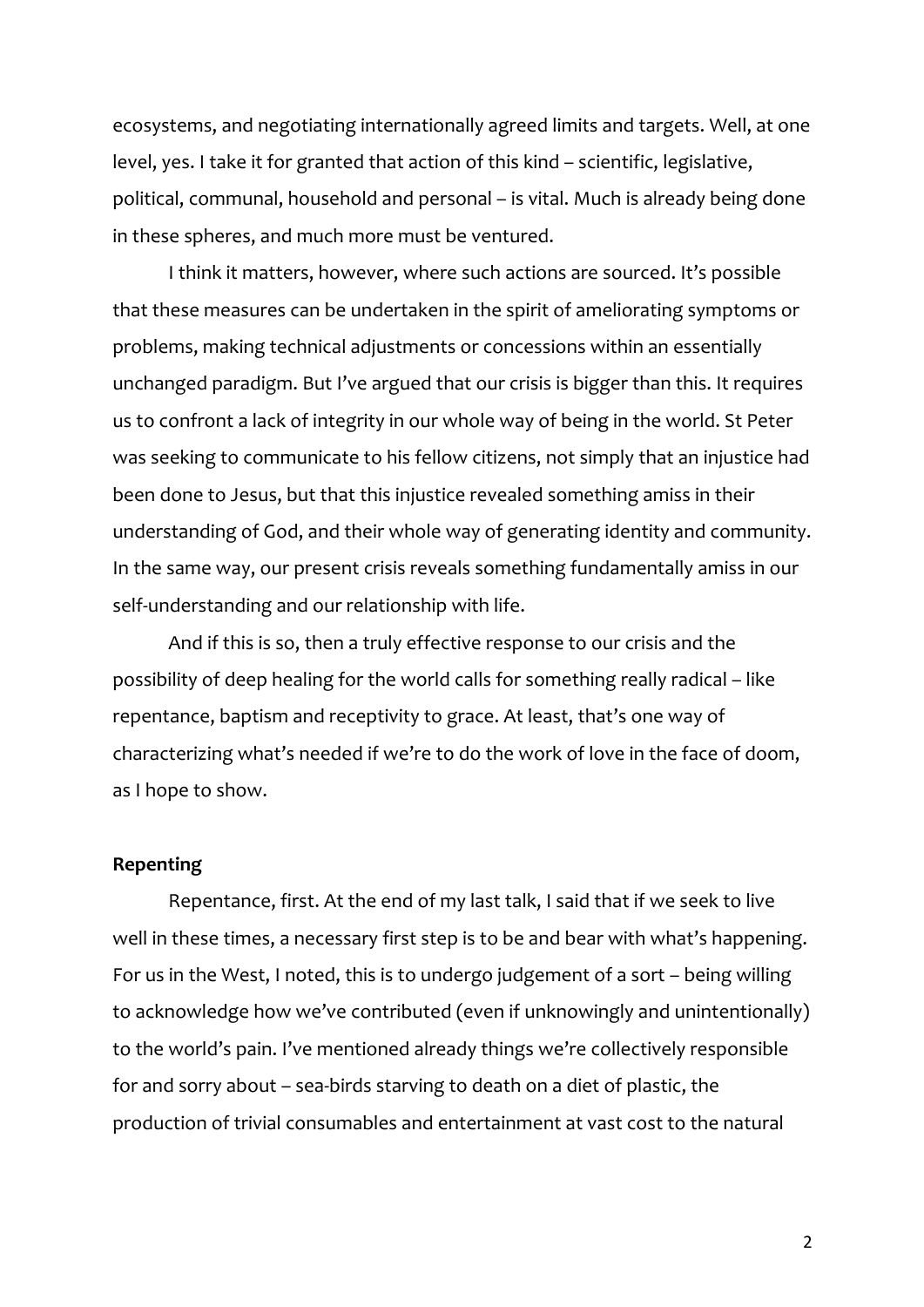world, $^1$  our enmeshment in systems of global exploitation and inequality. As we face up to these difficult truths about our way of life, however, what begins to emerge is a deeper sense of what it is we need to repent of – not just what we've done, but who we've become.

Rowan Williams has suggested that our ecological crisis has its roots in a shared 'cultural and spiritual crisis' whose nature could be summed up by saying that we've lost our sense of being-in-relation to the larger web of life.<sup>2</sup> He writes: 'we must begin by recognising that our ecological crisis is part of a crisis of what we understand by our humanity; it is part of a general process of losing our "feel" for what is appropriately human, a loss that has been going on for some centuries and which some cultures and economies have been energetically exporting to the whole world'. $3$ 

This loss of 'feel' for what is appropriately human manifests, he suggests, in various ways. It includes the erosion of rhythms of work and leisure – we treat ourselves and others increasingly like machines. It shows up in our impatience with the passing of time 'so that speed of communication has become a good in itself' and we find ourselves without 'time' for the very old and the very young. It manifests in our impatience with other forms of limit (including our own finitude), and our ever more compulsive and heedless consumption.<sup>4</sup> Crucially, it includes also our loss of felt connection with the rest of creation. Williams says:

Many of the things which have moved us towards ecological disaster have been distortions in our sense of who and what we are, and their overall effect has been to isolate us more and more from the reality we're part of.

For this reason, then,

<sup>1</sup> See George Monbiot, *Out of the Wreckage: A New Politics for an Age of Crisis* (London: Verso, 2017), pp.119- 120.

<sup>2</sup> Rowan Williams, 'Climate crisis: fashioning a Christian response' in *Faith in the Public Square* (London: Bloomsbury, 2012), pp.196-207, p.196.<br> $3$  Williams, 'Climate crisis', p.200.<br> $4$  Williams. 'Climate crisis', p.200.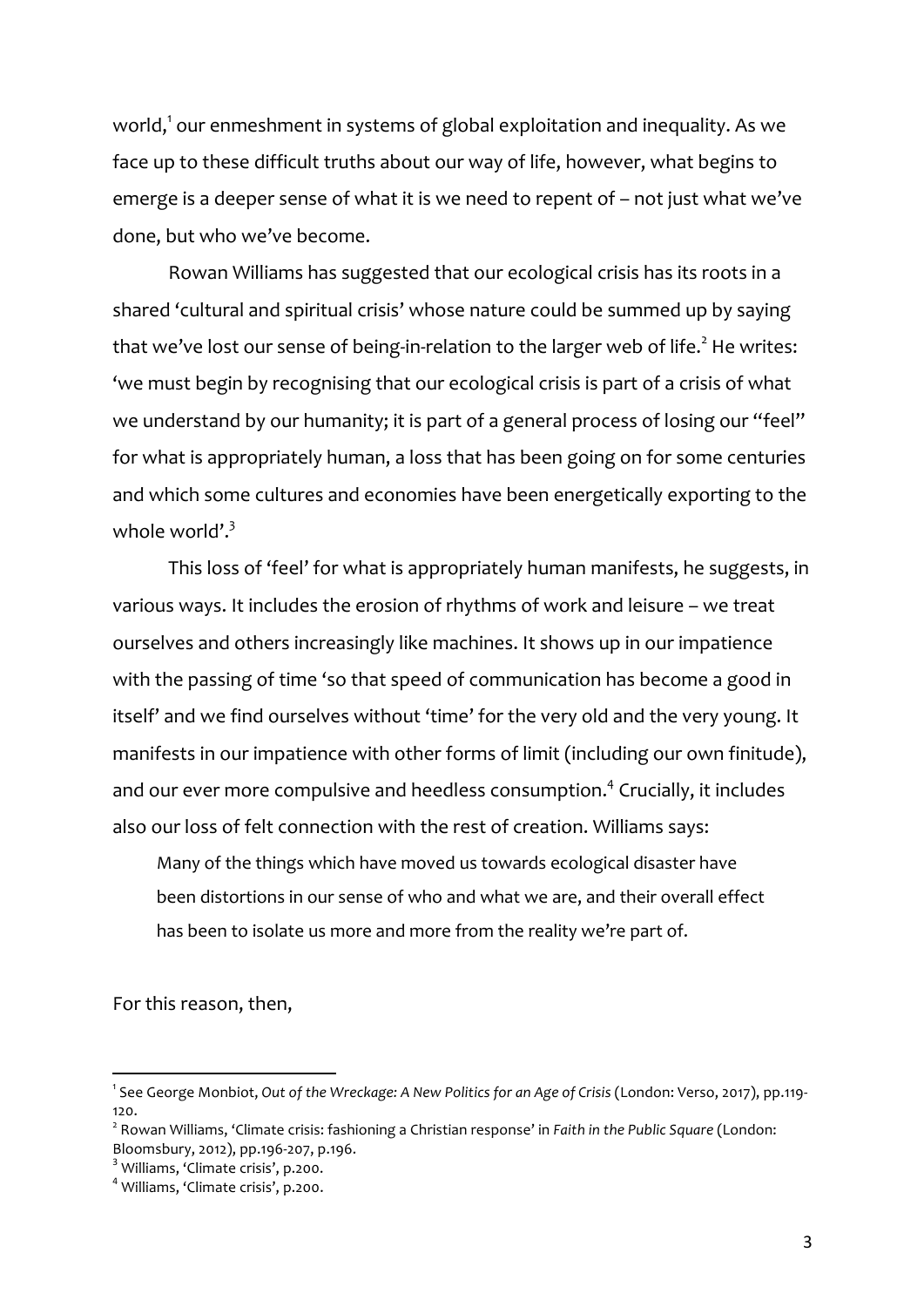Our response to the [ecological] crisis needs to be, in the most basic sense, a reality check, a re-acquaintance with the facts of our interdependence within the material world and a rediscovery of our responsibility for it.<sup>5</sup>

If we take this seriously, it suggests that repenting involves more than turning from some of what we do. It's also about realising how alienated we've become from our own creatureliness and dissociated from the created order as a whole. Unless we wake up to this dimension of our condition, we will not be capable of reconceiving and sustaining the kind of properly respectful relationship with the rest of life on which our lives ultimately depend. And from a Christian point of view, this is not just about selfpreservation – waking up in time and doing the minimum to save ourselves. It's about recognizing afresh our human vocation to care for and tend the earth, to reverence and celebrate the gift that life is, to offer our praise and thanksgiving, and participate in life's transmission and renewal. $^{\rm 6}$ 

It's one thing, however, to recognise the need for a new way of imagining and being human. It's quite another to live into this new form of life and discover its implications for us as persons and communities. In the passage from the Acts of the Apostles, this is what the exhortation to be baptised is about. And I wonder what being baptised for the forgiveness of sins might look like in relation to an ecological conversion?

# **Being Baptised**

Baptism involves dying to one life and being raised to newness of life. It means giving up or letting go destructive or untruthful bases of identity so as to become a new creation sourced in the eternally generative life of God. To be baptised is to enter into a new network of relationships and commit to practices which sustain us in the new way of being.

 <sup>5</sup> Williams, 'Climate crisis', p.204.

<sup>6</sup> Williams, 'Climate Crisis', p.205.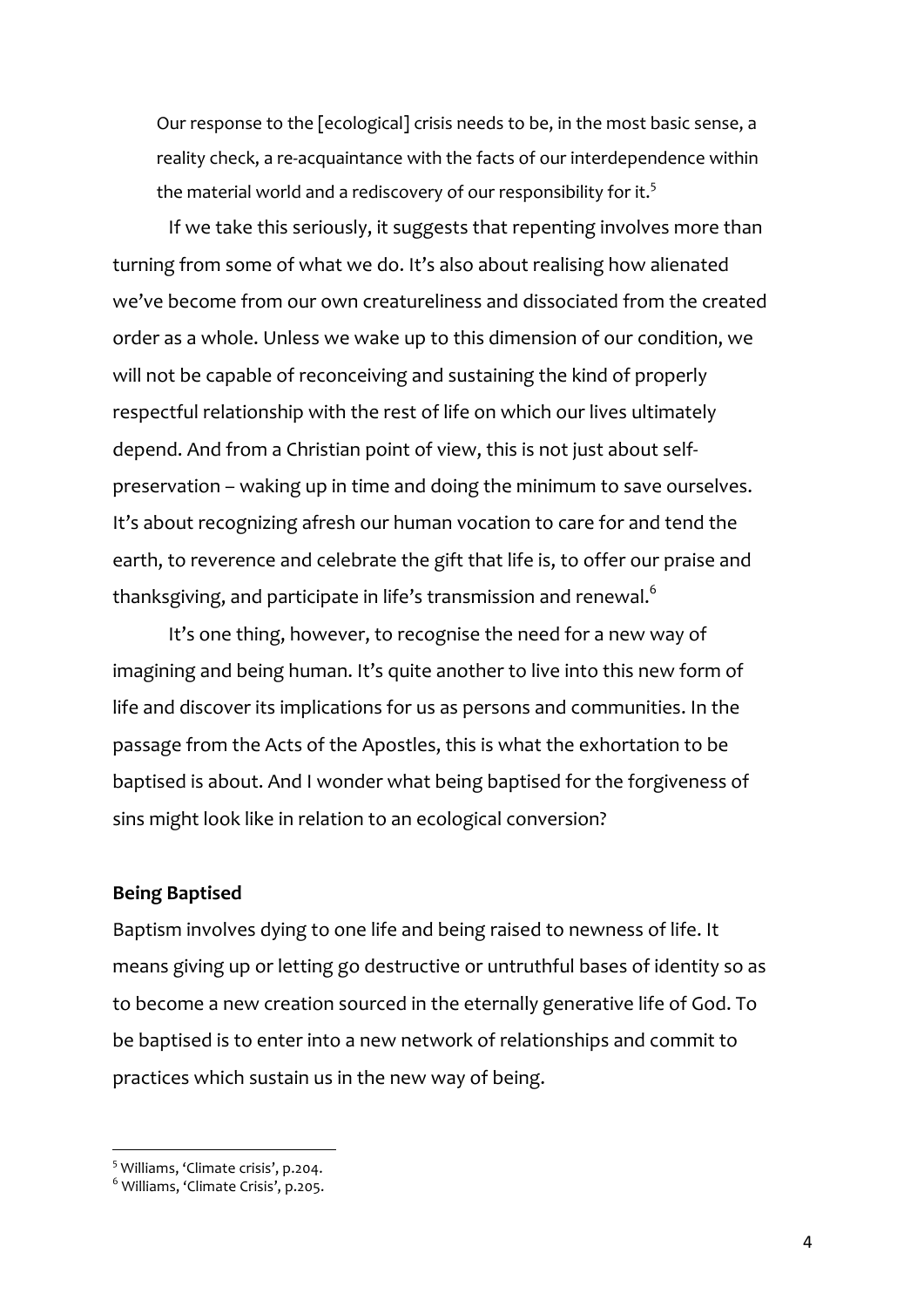I think many of us find that the committed practice of meditation makes this baptismal dynamic something we know as a lived experience. In silent contemplative prayer, we consent to let go the old sources of our identity – the stream of thoughts and feelings that constitute our sense of self – and seek to be simply open, receptive to the person and pattern of Christ. As we persist in this way, we find ourselves increasingly liberated from destructive mindsets and habits, able to receive more freely and generously the gift of life.

Our tradition has tended to emphasise the experience of being restored to communion with ourselves, other people and God as the fruit of this practice. <sup>7</sup> I'm sure I'm not alone, however, in discovering that what also comes alive is a sense of connection with the natural world. As we're liberated from self-absorption and self-concern, we become more fully aware of the greater life around us – the presence of a tree, the marvellous quickness of a bird or insect, the touch of wind and water, the immensity of sky. Contemplative practice helps us be more fully present and alive to the wonder of what is. It increases our sense of belonging to a larger whole and our reverence for its mysterious otherness.

If responding to our ecological crisis requires us to be reknitted with the natural world, reacquainted and reconciled with our place in the created order, then this suggests that contemplation is one important element of the work of love in our time. It is, I would say, a kind of baptism, a way of putting off our old mind and being forgiven – that is, released from alienating habits of seeing and being so as to enter into renewed relationship.

Like all processes of transformation, however, our journey of re-union with the natural world can be more or less whole-hearted, more or less generous and self-yielding. Speaking of our contemplative journey into God, John Main consistently warned of the danger of false resting places, of our

<sup>7</sup> John Main, *Monastery Without Walls: The Spiritual Letters of John Main* (Norwich: The Canterbury Press, 2006), p.50.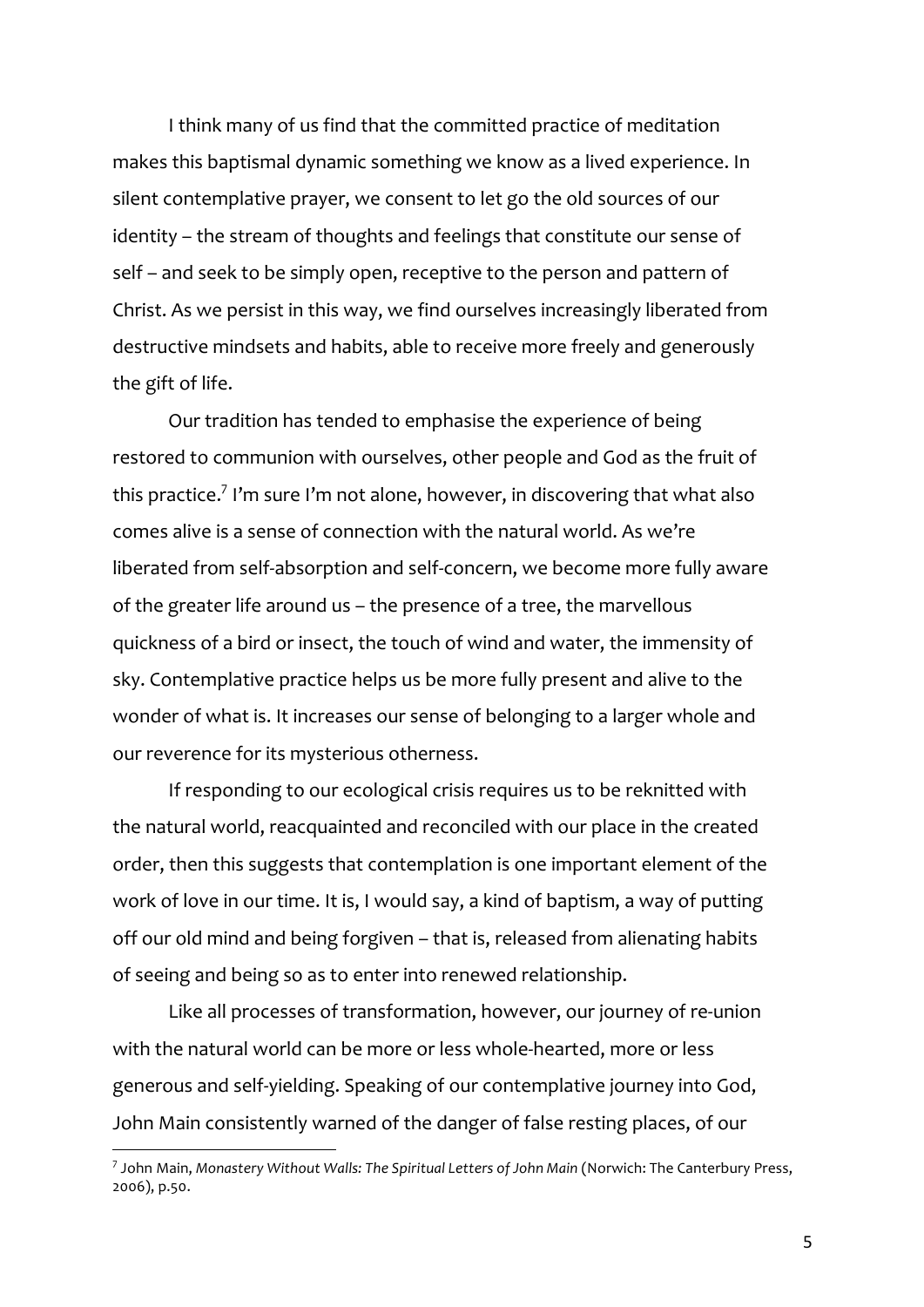tendency to attain a certain degree of spiritual progress and think we've come far enough. Rather than allowing our practice to draw us on beyond egoi-c satisfaction, we settle for what he calls 'the pernicious peace'.

I think something similar can happen in our journey towards renewed communion with the natural world. We're happy to be reconnected to a certain extent. Pleased by our new awareness and enjoyment of the world's richness, we feel more alive and at home. But this can all remain essentially on our terms, an augmenting of our experience, rather than a real transformation of our being-in-relation to the world around us. Williams expresses the difference in the form of a question: 'How do we live in a way that shows an understanding that we genuinely live in a shared world, not one that simply belongs to us? $10<sup>8</sup>$  Or – in other words – how do we discover our radical interdependence with the rest of life and be open to the risk of mutuality, answerability and real relationship?

In recent years, I've been part of a group that's met annually in central Australia seeking to learn from Aboriginal people something of their relationship to the natural world – and for me, this has been a profound yet elusive revelation of what this deepened understanding might entail. I want to sketch a couple of its elements, before saying a little more about its implications for us.

First – kinship with the natural world, the felt knowledge of radical interdependence. Aboriginal people traditionally come from a particular land or 'country', a region they understand not only in terms of its geographical features, but also its stories, language and networks of human and nonhuman relationship. Rather than conceiving of their 'country' as belonging to them, however, Aboriginal people speak of themselves as belonging to country. More than that, they understand their land to be constitutive of their human being. Arrente woman MK Turner has said: 'The roots of the

 <sup>8</sup> Williams, 'Climate Crisis', p.199.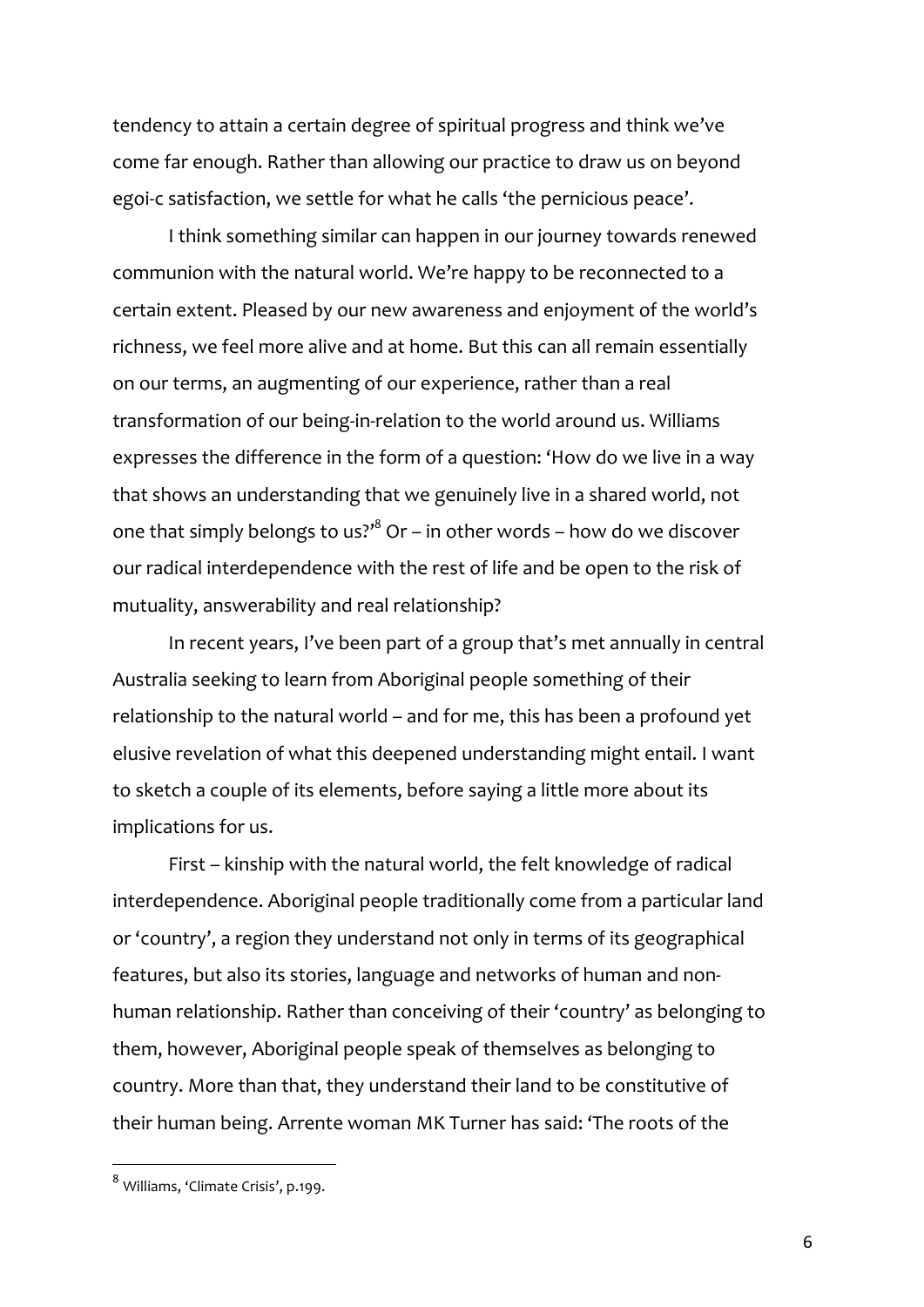country and its people are twined together. We are part of the Land. The Land *is* us, and we are the Land'.9 She speaks of experiencing the veins in her country as running through her, as the veins in her arm.

At a gathering where I heard her speak, someone asked how she felt about cattle stations and fences going up across 'her' country, and she said: that happens on the surface, on the topsoil. But underneath the topsoil is the flesh of the earth and the flesh, she said, is us – it cannot be taken away. For me, this was an electrifying moment – a sudden window into a completely different way of experiencing what it is to be human, an experience of interbeing with the earth itself.

Theologian Ilia Delio has written: 'We emerge from an evolutionary process and are biologically linked to the natural world. The same currents that run through our human blood also run through the swirling galaxies and the myriad of life-forms that pervade this planet'.<sup>10</sup> Most of us can accept this theoretically, conceptually, but we don't know it deeply for ourselves, we don't experience it. Even the mystics of the Western tradition – who speak of communion with God and of feeling themselves one with other people, don't tend to speak of this level of communion, or inter-being with the whole created order. Perhaps St Francis – with his 'Brother Sun, Sister Moon' is the exception. Yet what we glimpse in this 'Aboriginal mysticism' is the possibility of human life lived in felt kinship with the earth, the cosmos itself.

Second – answerability or responsibility. If Aboriginal people feel their lives to be in some profound sense identified and continuous with the life of the world, their 'country' is also other. It cares for the people and in turn the people must care for it and all that dwells in it. Listening to land, listening to country is at the heart of this relationship. Friends of mine tell a story of being out on country with an Aboriginal man – John (Anyemi) – who suddenly

<sup>9</sup> Margaret Kemarre Turner, *Iwenhe Tyerrtye* – what it means to be an Aboriginal person (Alice Springs: IAD Press, 2010), p.15.

<sup>&</sup>lt;sup>10</sup> Ilia Delio, *Christ in Evolution* (Maryknoll, NY: Orbis Books, 2008), p.21.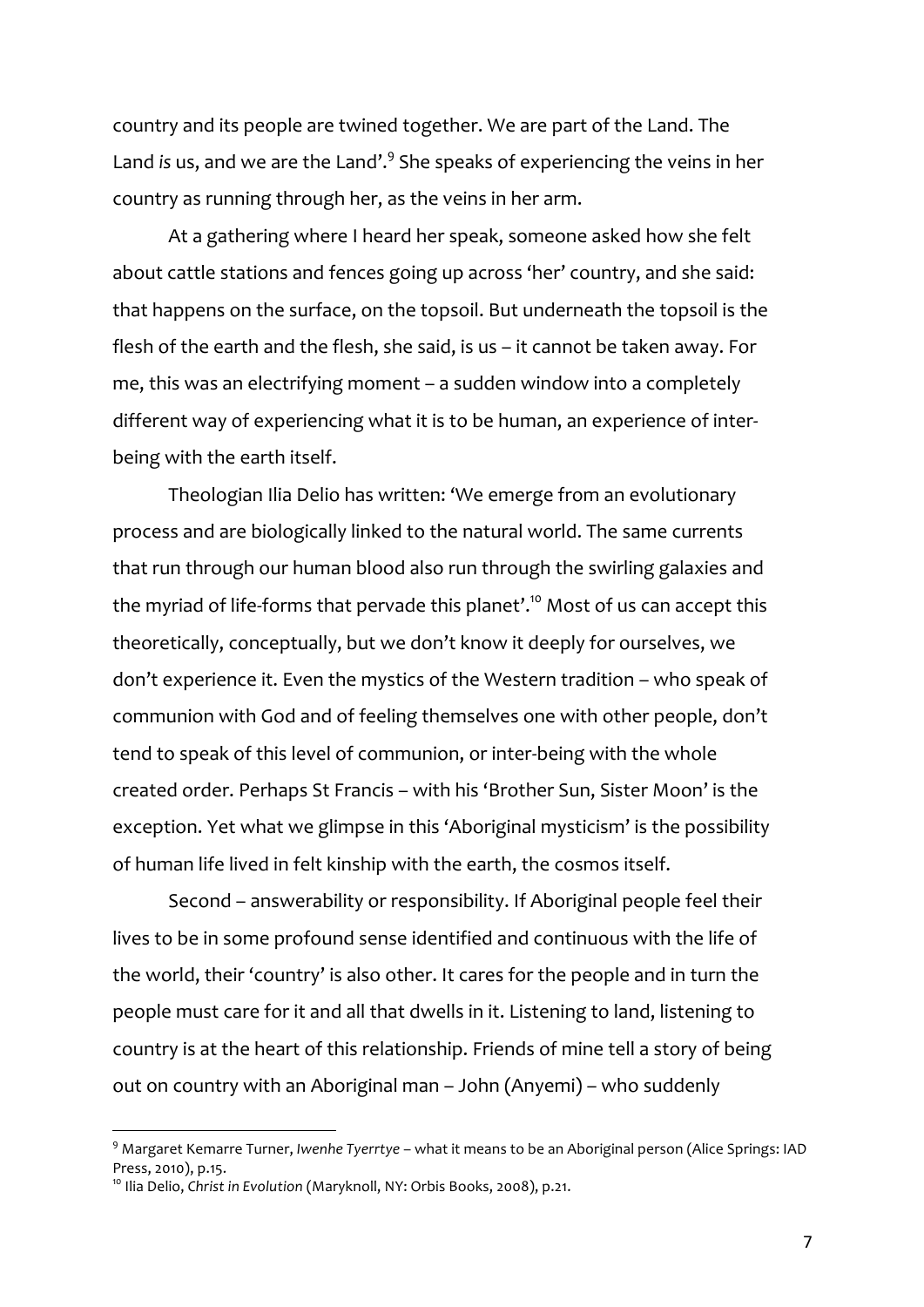directed them to drive off track in a particular direction. After a kilometre or two, they came to a fence in which a camel was trapped and unable to extricate itself. When asked how he knew it was there, Anyemi said he just felt there was something 'wrong' in that direction ... and when asked about freeing the feral animal, something introduced to the land by settlers, he said that everything that lived on his country was his responsibility. He was answerable for its well-being.

It's clear that I can never have the same experience of land, of 'country', as Australia's indigenous peoples – I am formed by a totally different culture. At the same time, I sense something of the profound difference the Aboriginal perspective makes to how human beings may be in and towards the earth. Even to glimpse their experience of inter-subjectivity with the rich and mysterious life of the world makes aspects of our lifestyle and our assumptions about economic value look shallow and repugnant if not simply absurd. It makes visible how profoundly alienated our culture is from the matrix of our being.

And I wonder if being baptized and forgiven our ecological sins, being genuinely available for the kind of reconnection that is part of our and the world's healing, will involve something like learning to 'listen' to land in the way of indigenous peoples? At present, we in the West think we're doing well if we commission an environmental impact assessment for a proposed development – where the underlying assumptions are to do with minimizing harm, determining the limits of allowable damage, deciding what the environment will 'take'. What would it mean, though, if we related to a river system or piece of country as a 'subjectivity' – a sharer with us in the web of life?

Recall Williams' question: 'How do we live in a way that shows an understanding that we genuinely live in a shared world, not one that simply belongs to us?' What would it mean if we determined our actions in the light of a commitment not just to the survival but the flourishing of all life, or if we assigned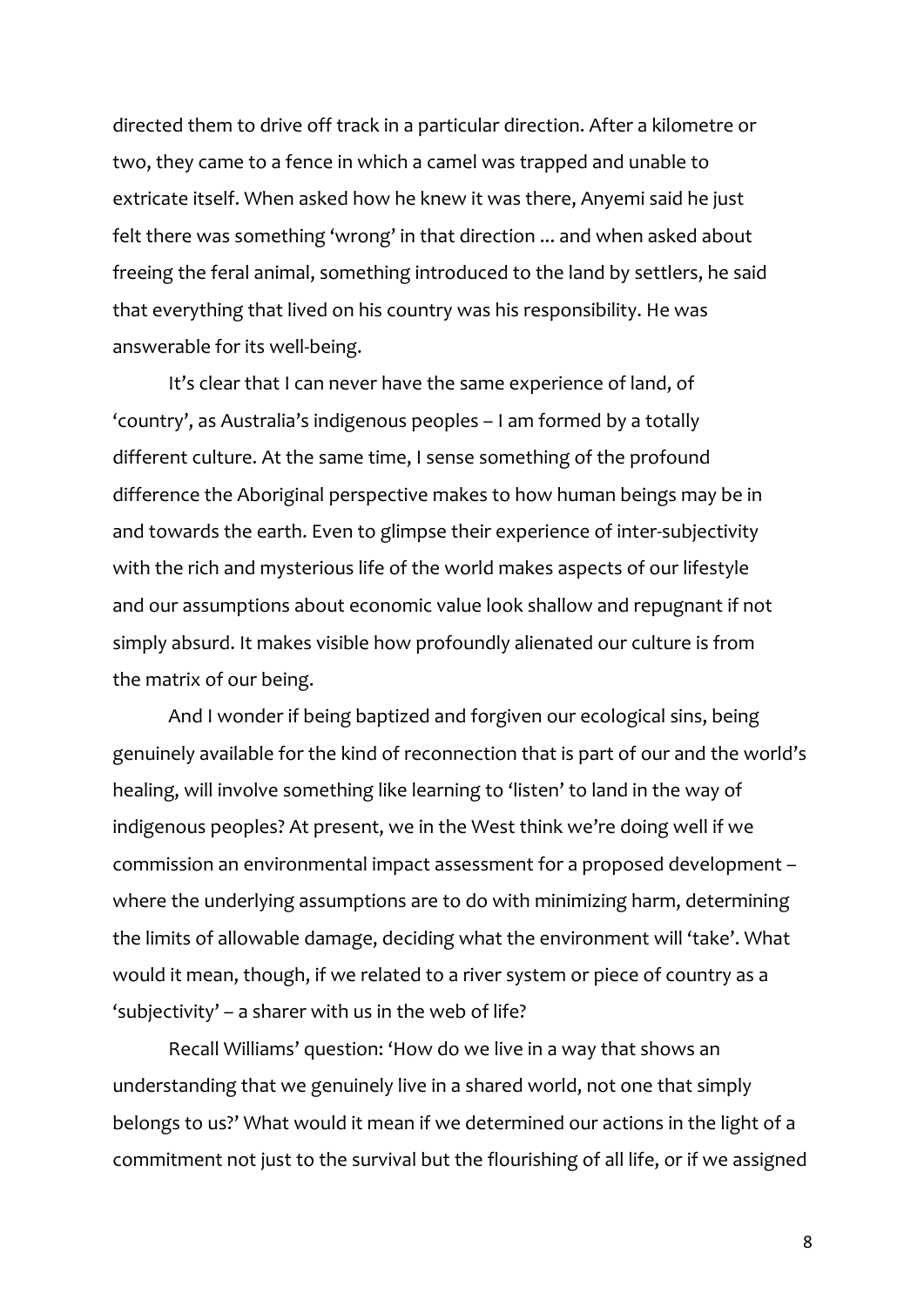economic value to regenerative projects, or conceived our human vocation as primarily not to 'develop' (in the sense of 'exploit'), but to sing and celebrate the life of the world? The difference this could make to the way we relate to the environment would be analogous to the difference between a culture of slaveowners who seek to treat their slaves well, and a culture where slavery itself is simply unthinkable.

In Australia and around the world, many are finding themselves drawn into this unfamiliar journey of learning to listen to land and from the wisdom of indigenous peoples. We're spending time on 'country', exploring practices for deep attending and then responding to what we hear. At one level, this 'turn' can seem strange and destabilizing. Sometimes I wonder if I'm just being caught in a kind of romanticism, a yearning for some supposedly 'lost' communion with nature. Then I remember that baptism is supposed to be destabilizing – it's supposed to undo aspects of our received identity and habits of relating, and draw us into a larger reality and responsiveness. It does not leave us as we are, but calls us deeper into participation with God's working in creation and redemption. And it seems no coincidence that our engagement with this practice of deep listening to land is increasing in intensity at a time when humankind is in such desperate need of recovering our connection to the living world.

So let me summarise where we're up to. We began with the question of action – 'what should we do?' I've argued that, as well as the unsustainability of our lifestyle, our ecological crisis reveals something fundamentally amiss in our self-understanding and relationship to life. This calls for repentance – a radical change of mind and heart. It means not only acknowledging and turning from what we've discovered are destructive behaviours, but also becoming open to the transformation of our whole way of seeing and being in the world. Crucially, I've said, this involves being liberated from the habit of thinking of the world as our possession, and learning genuinely to share life – in this sense to be baptized into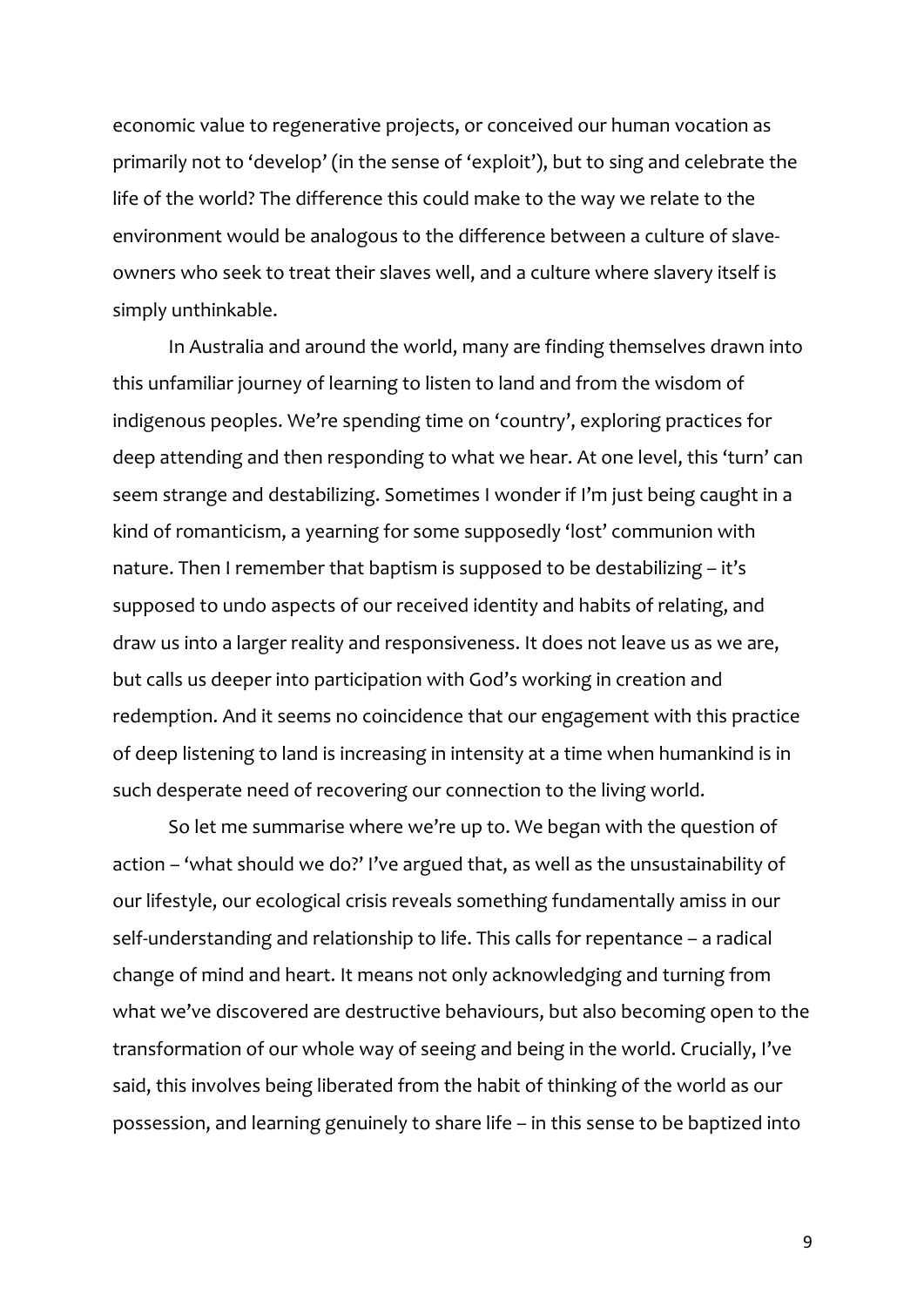a new imagining of our human identity and vocation, a new set of relationships and practices, and being open to where this might lead.

# **Receiving the Gift of the Holy Spirit**

In this last part of the talk, I want to point to one more element involved in responding to the question, 'what should we do?' In terms of the schema I introduced at the beginning, it corresponds to the possibility that we may become participants in the life, the action of God by receiving the gift of the Holy Spirit. In our context, three features of this promised possibility strike me as particularly important.

First is the faith that grace is available and that God is at work; that there is a power and love other than ours which seeks the world's liberation and healing. In Gerard Manley Hopkin's words, there remains the 'dearest freshness deep down things' because 'the Holy Ghost over the bent world broods with warm breast and with, ah, bright wings!'<sup>11</sup> This is not a power that operates by magic; nor is it some divine guarantee that everything must turn out OK. Williams writes: because the life of the world 'reflects in varying degrees the eternal life of God, we have to say, as believers, that the possibility of life is never exhausted within creation: there is always a future'. But, he goes on: 'in this particular context, this specific planet, that future depends in significant ways on our co-operative, imaginative labour, on the actions of each of us'.<sup>12</sup>

I think this is true. The gift promised in the Spirit is not that we will be rescued willy-nilly, but that, as we undergo the death of our old way of being, the possibilities of our co-operative and imaginative labour may be transformed by grace. In the New Testament, the risen Christ breathed his Spirit on the disciples gathered and its gift empowered them to live more and more as he did – sharing *in* his relationship with God and living *as* his redeeming presence in the world.

<sup>&</sup>lt;sup>11</sup> Gerard Manley Hopkins, 'God's Grandeur'.

<sup>12</sup> Williams, 'Climate crisis', p.206.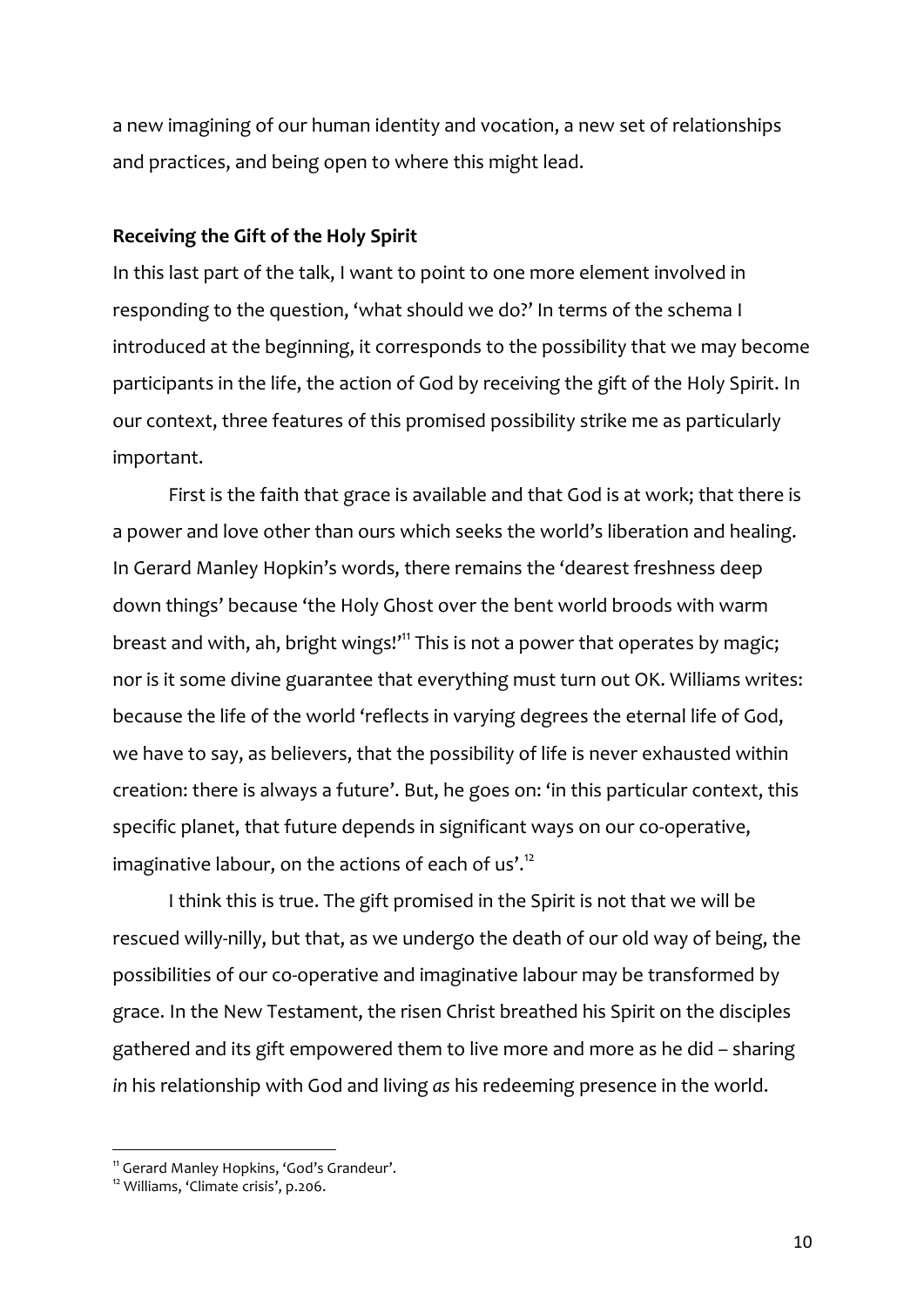To the extent they remained faithful to it, they discovered that the Spirit gave them new strength to endure and to undergo suffering without turning from love. It led to a new sense of freedom and unthreatened-ness from the coercive powers of the world, and so to bold, prophetic speech. It deepened their trust in the prior reality of abundance and mercy, which was made manifest in their generosity, their desire to heal, offer hospitality and forgive those who injured or betrayed them. And it seems to me that our receptivity to and co-operation with this same gift of empowering grace matters enormously at a time when much of our public and corporate life is corrupted by falsehood, greed and systemic inequality; when fear for the future tempts us to cut loose those in need, seeking a spurious security at others' expense – including at the expense of the natural world.

How exactly the Spirit will change each of us and expand the possibilities of our action will, of course, be different in different circumstances. For Etty, as we saw earlier, in a situation of extreme constraint, she was enabled not to evade the truth of things despite grief and despair, to yield herself ever more deeply to love despite the provocation to hate. This may seem more like 'inward' transformation than outward act, but I would not readily discount the public effect of her commitment of energy and will. Etty herself felt, in some obscure way, that her active participation in this work of love was contributing to the building of a new and quite different society.<sup>13</sup>

As for us, we must each discern our calling, the shape of graced and faithful action in and through our lives. Receiving the Holy Spirit, and this is the second feature I wish to highlight, brings with it significant responsibility for discerning our part in God's work of reconciliation and redemption. Again, the emphasis here is on the notion of joining in what's already underway, and the commitment to be where God's action is.<sup>14</sup> The depth of the world's need means we simply cannot

<sup>13</sup> Etty Hillesum, *Letters from Westerbork*, trans. Arnold Pomerans (London: Grafton Books, 1988), p.78.

<sup>14</sup> Cf. Rowan Williams, *A Silent Action: Engagements with Thomas Merton* (Louisville, KY: Fons Vitae, 2011), p.47.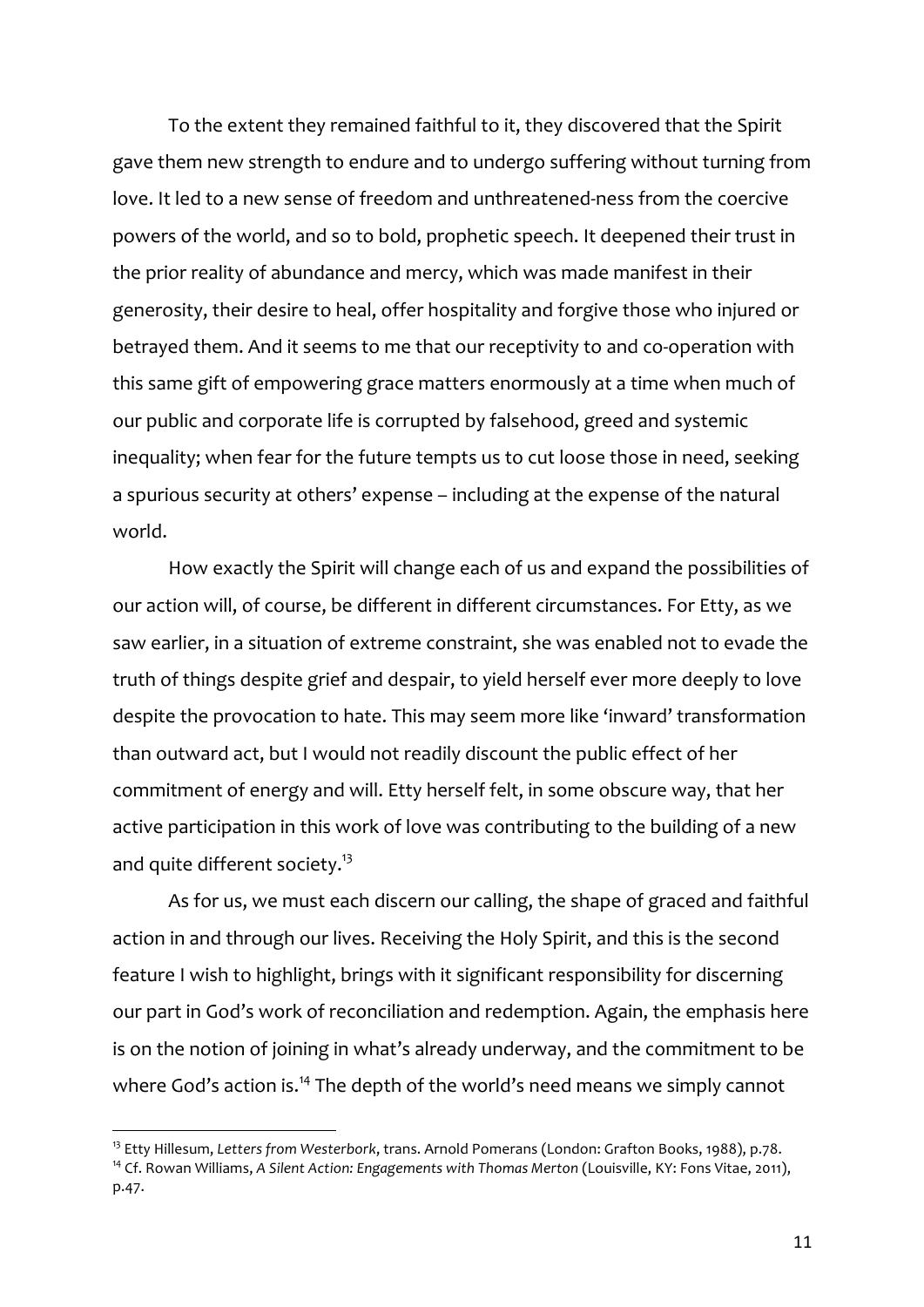afford to rush around generating activity just to make ourselves feel better. 'We are tempted to do anything as long as it seems to be good', observed Thomas Merton, when wrestling with the question of how to respond to the nuclear threat of the early 1960s.<sup>15</sup> But this is a kind of delusion.

In the context of the peace movement, Merton mentions the seductive pressure to 'say something', anything, and also notes the poet Czeslaw Milosz's concern about 'the danger of facile sloganeering on peace as on other subjects, and about the risks of making polarisation worse'.<sup>16</sup> At the same time, Merton was convinced that to say nothing, or to resile from action altogether is no solution. Writes Williams in a characteristically perceptive commentary on all this: 'You cannot turn away from action, but not all action is wise or creative: what might right action be for a contemplative?"<sup>17</sup>

At one level, there's no general answer to this question. 'Grace-ful' action is fundamentally kenotic and obedient. It seeks not a life or 'goodness' of its own but simply to be aligned with, transparent to the action of God. This requires deep listening and a strong dose of what the poet Keats called 'negative capability' – that is, the willingness to wait in unknowing until the next step is given; all fruits of contemplative labour. A corollary of seeking to participate in God's action, is that we cannot assume we know all that's needed, nor how the work of redemption may be effected in and through us. This means that the poet or artist, the loving parent, community worker, theologian, or walker of old ways may contribute as much as the climate scientist, solar technician, or political leader does by addressing more directly (as it might seem) the world's need. For this reason, daring to remain faithful (as best we can discern it) to our part in things is vital.

Yet having said this, I find myself uneasy at leaving this question of 'right action' solely as a matter for individual discernment. Is there *nothing* we can say

<sup>15</sup> Williams, *A Silent Action*, p.60.

<sup>16</sup> Williams, *A Silent Action*, p.60.

<sup>17</sup> Williams, *A Silent Action*, p.60.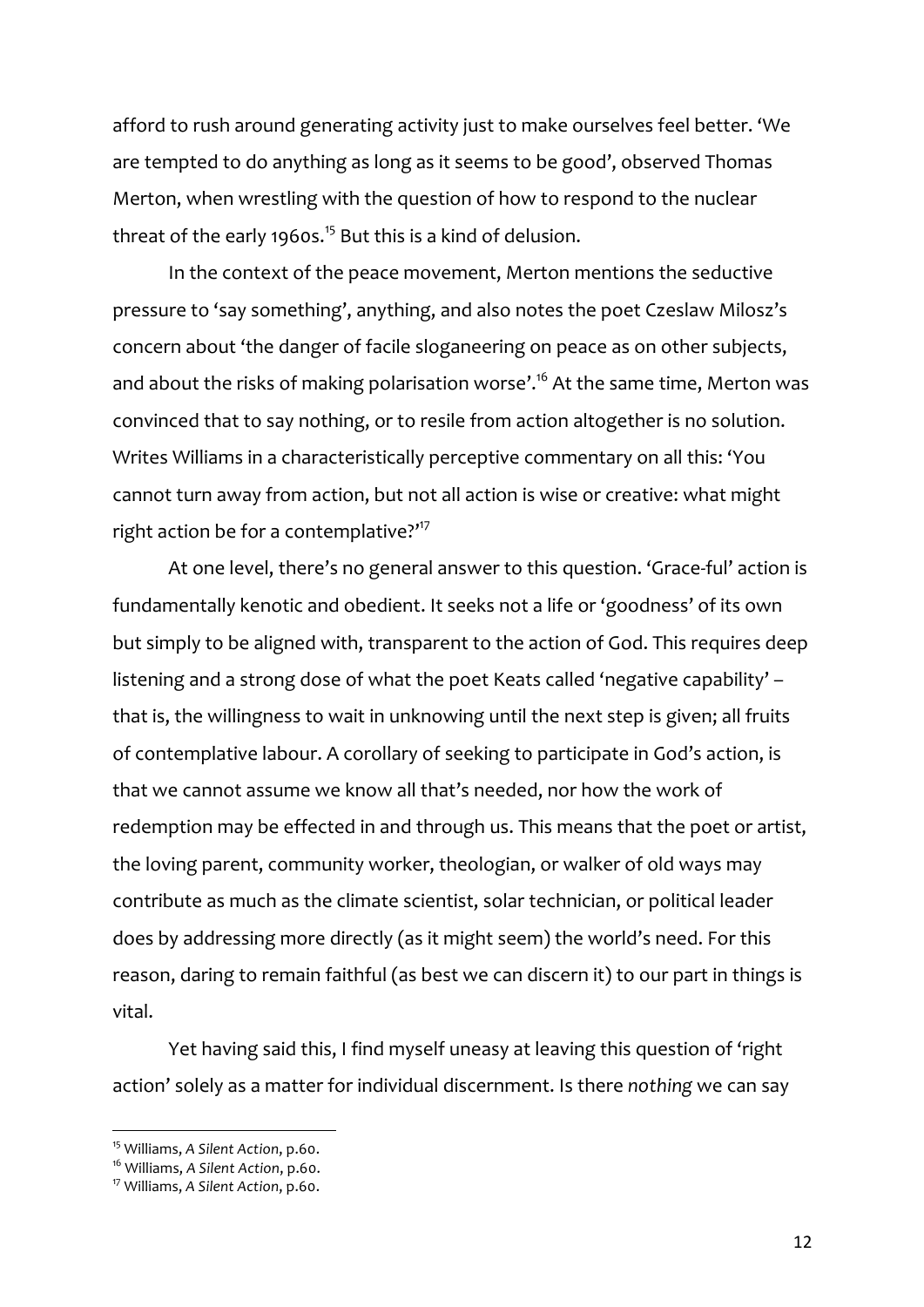more generally about the demands of this time on us all? I think there is. I've argued that faithfulness simply to being human, being true to creaturely life, now entails the awakening of ecological consciousness. It's no longer possible to live authentically as if we have no impact on or responsibility for the integrity and flourishing of the life of the world. Which means that, whatever we're called to do and be, we must also cultivate a more acute sense of its implications for the ecology, the interconnectedness and life of all things. I wonder what difference it might make if we each approached our vocations in this way? Bring to mind the way you parent, create, think, preach, teach, lead; think about your way of being citizens, consumers, and members of community. Whatever the particularities of our various vocations and life situations, we cannot live as if the crisis facing the life of the world has nothing to do with us and how we live – and it's in this sense, I think, that we're all called to be ecologists now.

This leads, finally, to the third sense in which receptivity to the Holy Spirit is so important in our context. It's to do with the way the gift of the Spirit is intrinsically connected to the formation of a new kind of community – a communion of persons-in-relation. Recently, several secular commentators have argued that much of our current trouble can be traced to the evolution of false notions of human anthropology and sociality. Our neo-liberal economic system is based on a picture of human beings as fundamentally self-interested, selfsufficient and ruthlessly competitive. This fiction of *homo economicus* generates a culture of hyper-individualism (recall Margaret Thatcher's infamous claim, 'there's no such thing as society'), and is profoundly implicated in the loss of a felt sense of interdependence and so of commitment to a common good. This culture then becomes a reinforcing and downward spiral, since it seems the only 'rational' response in such a competitive and atomised world is to secure one's own interest apart from others, rather than to live generously, even sacrificially, with a view to the long term well-being of the whole.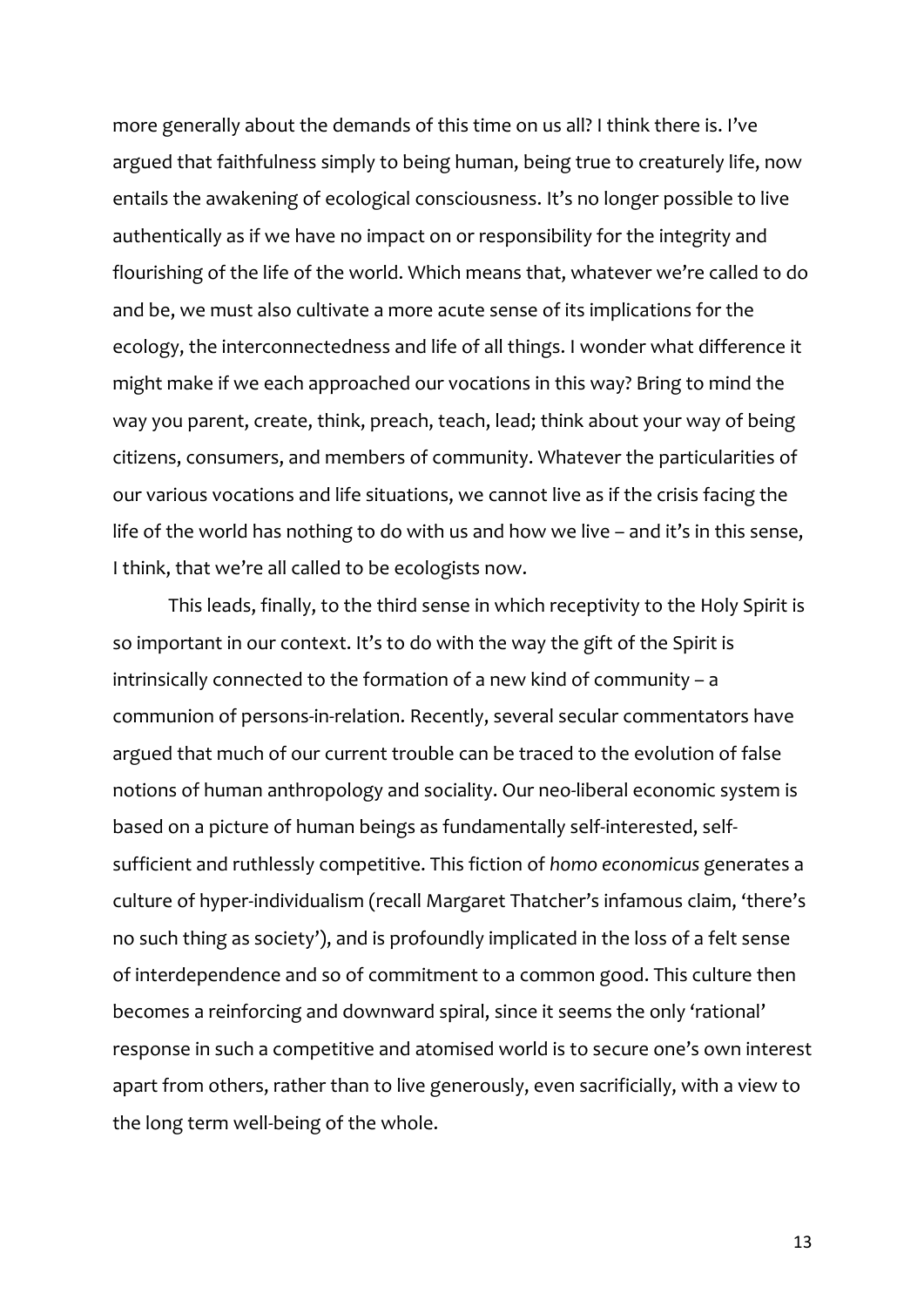Accordingly economists such as Kate Raworth and Charles Eisenstein, political commentator George Monbiot, and community organiser Jeremy Heimans, call for reimagining and reconfiguring of society on the basis of a new picture of human being. They invite us to recover our faith in basic human altruism, our sense of mutual dependence and commitment to common life, and they seek to demonstrate the viability of economic and political structures that nurture these 'better angels of our nature'. In place of dysfunctional two-party politics, participatory democracy; in place of an extractive and exploitative economy based on resource use, an economic system and agricultural production that's regenerative by design; in place of a monetary system that promotes scarcity and hoarding, one that serves abundance and exchange, and so on.

These proposals are profoundly inspiring, energising – and they feel truly possible. I agree wholeheartedly with their debunking of the fiction of 'rational economic man' and the spurious 'economic laws' that are supposed to follow from his existence. At the same time, I suspect these accounts offer an insufficiently robust account of the difficulty of sustaining communities of good will, and an insufficiently realistic sense of the transformation required even for those disposed to altruistic interdependence to become capable of the honesty, sacrifice and love that enables communal stability and flourishing under conditions of strain. The failure of idealised forms of community in the 1960s and 70s suggests that utopian reliance on basic human 'goodness' will not do. And though admittedly the witness of the church is not hugely encouraging in this regard, this is where a community founded not on human aspiration but on the gift and call of the Spirit promises different possibilities.

This is because, through its commitment to the journey of maturing into 'adulthood' and shared answerability to the One who judges and is 'for' each of us equally, such a community allows for the development of practices such as selfreflection, discernment and accountability, the acknowledgment of injury and failure in the context of mercy and forgiveness, and transformation of the ego-ic